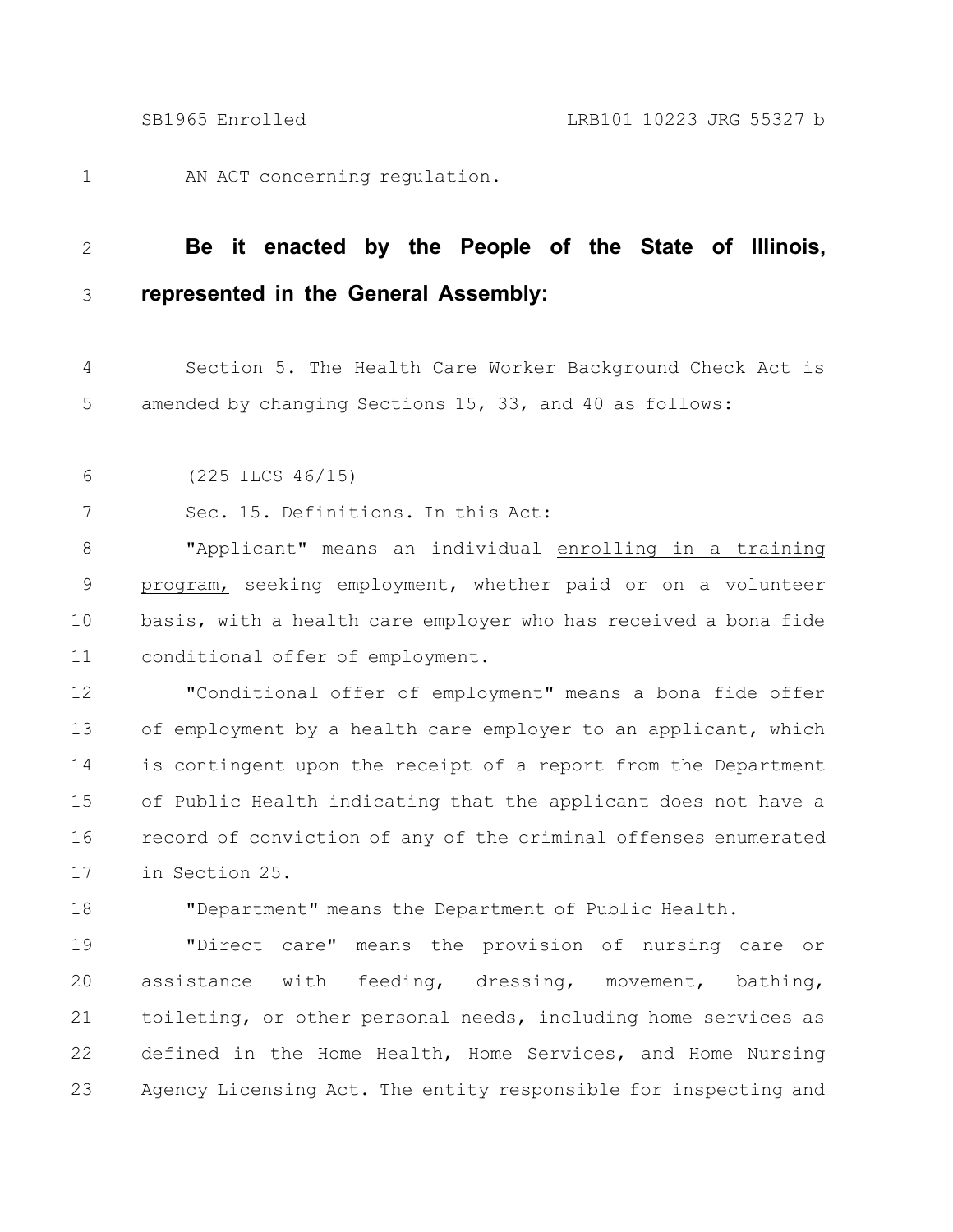SB1965 Enrolled - 2 - LRB101 10223 JRG 55327 b

licensing, certifying, or registering the health care employer may, by administrative rule, prescribe guidelines for interpreting this definition with regard to the health care employers that it licenses. 1 2 3 4

5

17

18

23

"Director" means the Director of Public Health.

"Disqualifying offenses" means those offenses set forth in Section 25 of this Act. 6 7

"Employee" means any individual hired, employed, or retained, whether paid or on a volunteer basis, to which this Act applies. 8 9 10

"Finding" means the Department's determination of whether an allegation is verified and substantiated. 11 12

"Fingerprint-based criminal history records check" means a livescan fingerprint-based criminal history records check submitted as a fee applicant inquiry in the form and manner prescribed by the Department of State Police. 13 14 15 16

"Health care employer" means:

(i) a community living facility, as defined in the Community Living Facilities Act; 19 20

(1) the owner or licensee of any of the following:

(ii) a life care facility, as defined in the Life Care Facilities Act; 21 22

(iii) a long-term care facility;

(iv) a home health agency, home services agency, or home nursing agency as defined in the Home Health, Home Services, and Home Nursing Agency Licensing Act; 24 25 26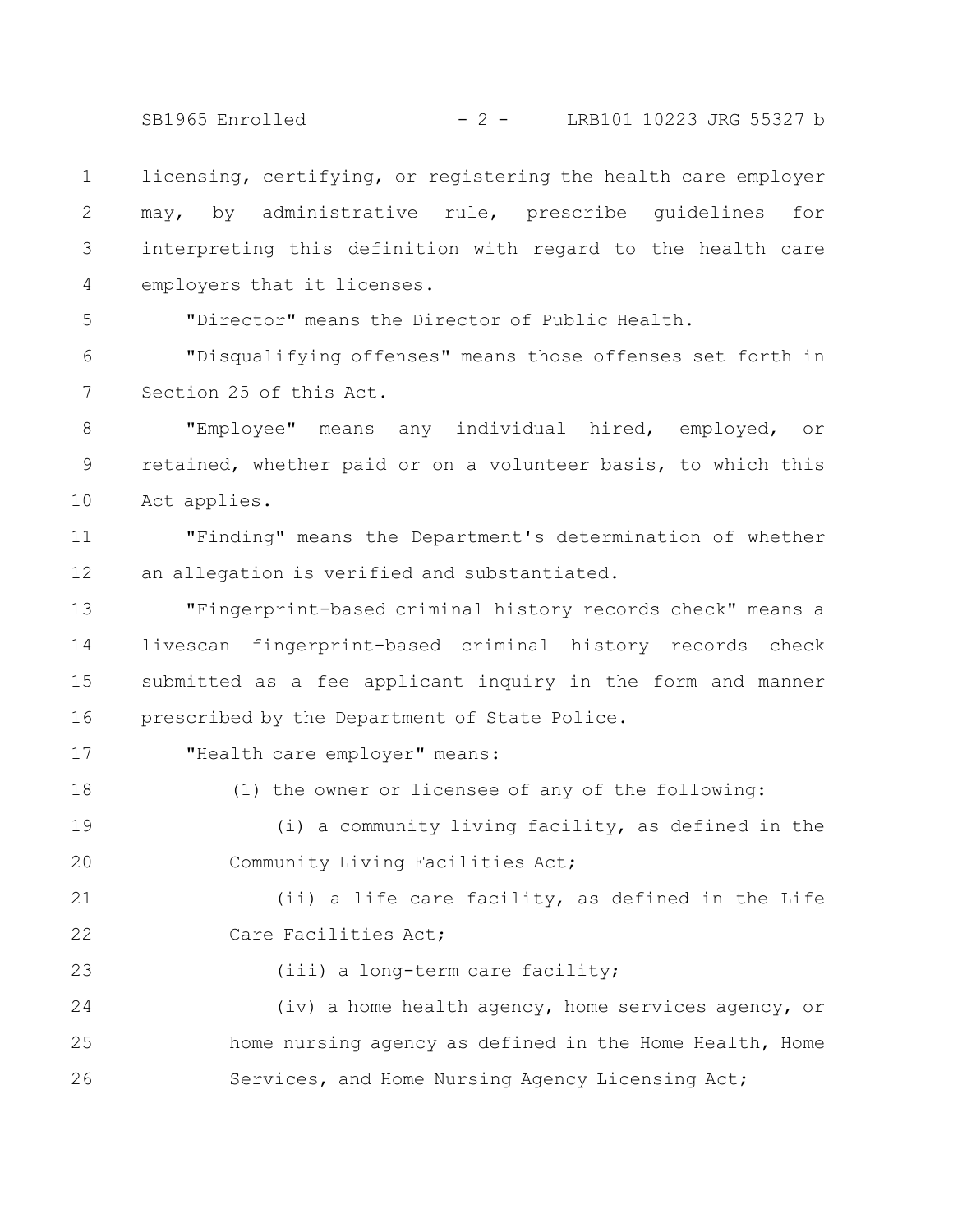(v) a hospice care program or volunteer hospice program, as defined in the Hospice Program Licensing Act; (vi) a hospital, as defined in the Hospital Licensing Act; (vii) (blank); (viii) a nurse agency, as defined in the Nurse Agency Licensing Act; (ix) a respite care provider, as defined in the Respite Program Act; (ix-a) an establishment licensed under the Assisted Living and Shared Housing Act; (x) a supportive living program, as defined in the Illinois Public Aid Code; (xi) early childhood intervention programs as described in 59 Ill. Adm. Code 121; (xii) the University of Illinois Hospital, Chicago; (xiii) programs funded by the Department on Aging through the Community Care Program; (xiv) programs certified to participate in the Supportive Living Program authorized pursuant to Section 5-5.01a of the Illinois Public Aid Code; (xv) programs listed by the Emergency Medical Services (EMS) Systems Act as Freestanding Emergency Centers; 1 2 3 4 5 6 7 8 9 10 11 12 13 14 15 16 17 18 19 20 21 22 23 24 25 26 SB1965 Enrolled - 3 - LRB101 10223 JRG 55327 b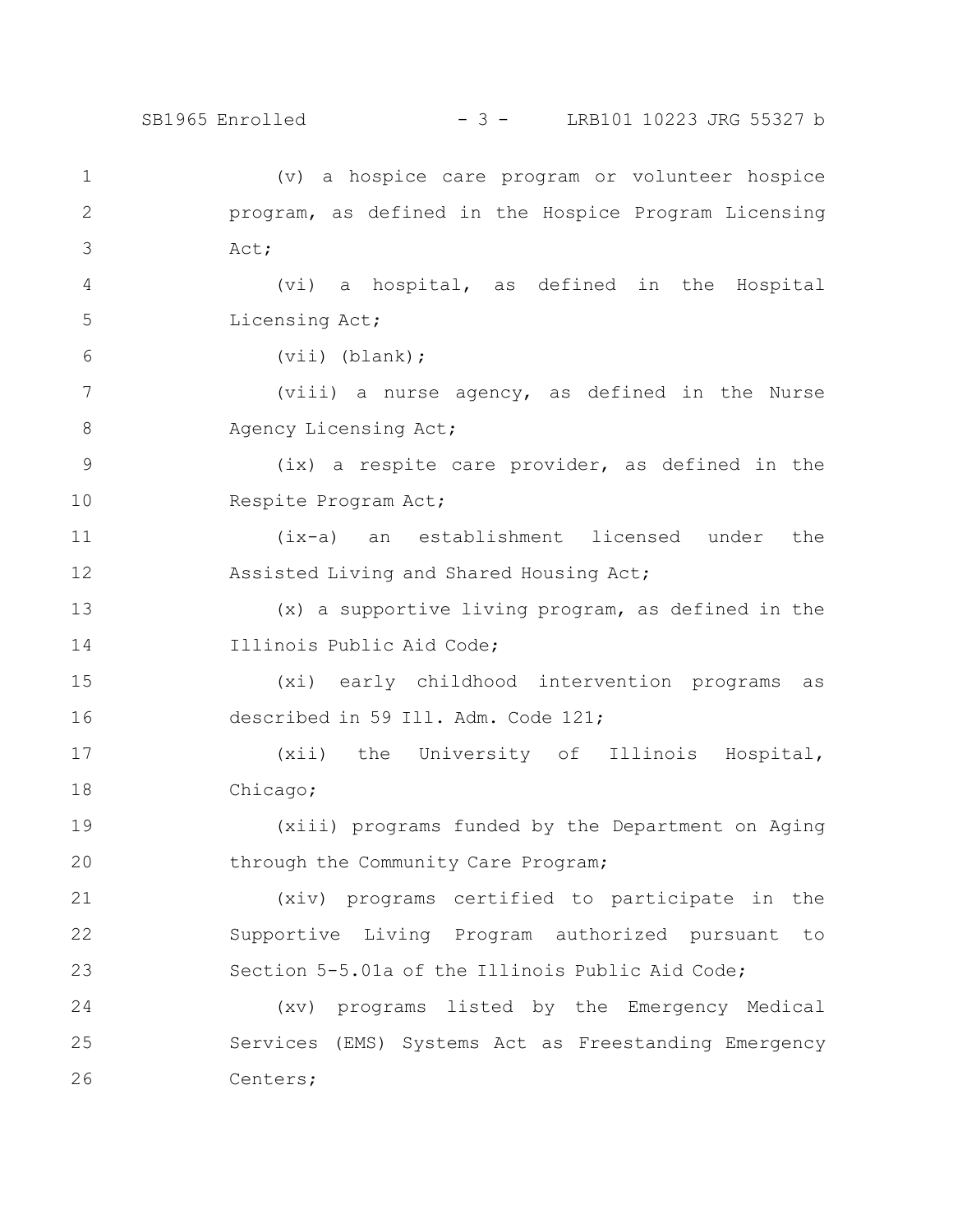SB1965 Enrolled - 4 - LRB101 10223 JRG 55327 b

(xvi) locations licensed under the Alternative Health Care Delivery Act; 1 2

(2) a day training program certified by the Department of Human Services; 3 4

(3) a community integrated living arrangement operated by a community mental health and developmental service agency, as defined in the Community-Integrated Living Arrangements Licensing and Certification Act; or 5 6 7 8

(4) the State Long Term Care Ombudsman Program, including any regional long term care ombudsman programs under Section 4.04 of the Illinois Act on the Aging, only for the purpose of securing background checks. 9 10 11 12

"Initiate" means obtaining from a student, applicant, or employee his or her social security number, demographics, a disclosure statement, and an authorization for the Department of Public Health or its designee to request a fingerprint-based criminal history records check; transmitting this information electronically to the Department of Public Health; conducting Internet searches on certain web sites, including without limitation the Illinois Sex Offender Registry, the Department of Corrections' Sex Offender Search Engine, the Department of Corrections' Inmate Search Engine, the Department of Corrections Wanted Fugitives Search Engine, the National Sex Offender Public Registry, and the List of Excluded Individuals and Entities database on the website of the Health and Human Services Office of Inspector General to determine if the 13 14 15 16 17 18 19 20 21 22 23 24 25 26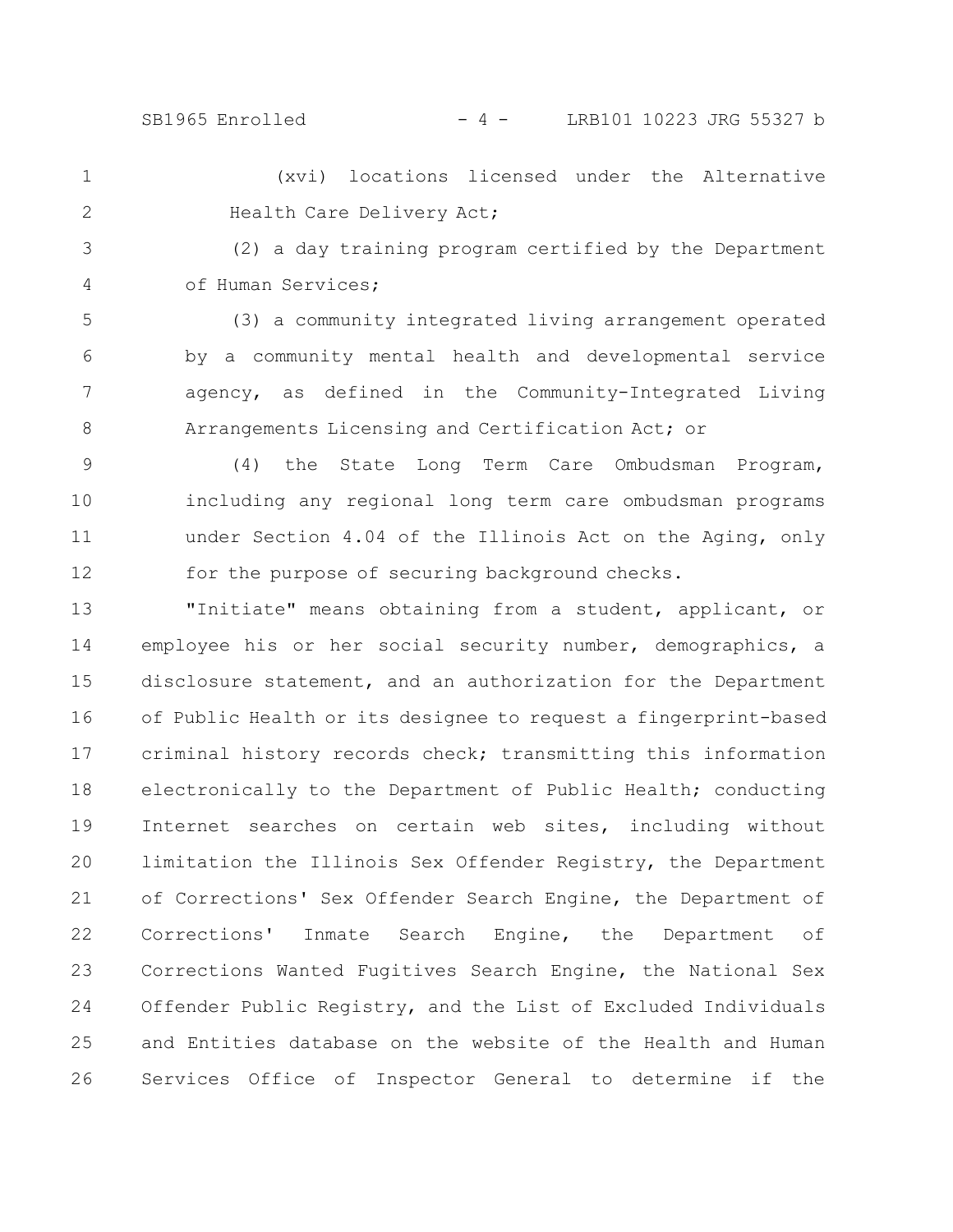SB1965 Enrolled - 5 - LRB101 10223 JRG 55327 b

applicant has been adjudicated a sex offender, has been a prison inmate, or has committed Medicare or Medicaid fraud, or conducting similar searches as defined by rule; and having the student, applicant, or employee's fingerprints collected and transmitted electronically to the Department of State Police. 1 2 3 4 5

"Livescan vendor" means an entity whose equipment has been certified by the Department of State Police to collect an individual's demographics and inkless fingerprints and, in a manner prescribed by the Department of State Police and the Department of Public Health, electronically transmit the fingerprints and required data to the Department of State Police and a daily file of required data to the Department of Public Health. The Department of Public Health shall negotiate a contract with one or more vendors that effectively demonstrate that the vendor has 2 or more years of experience transmitting fingerprints electronically to the Department of State Police and that the vendor can successfully transmit the required data in a manner prescribed by the Department of Public Health. Vendor authorization may be further defined by administrative rule. 6 7 8 9 10 11 12 13 14 15 16 17 18 19 20

"Long-term care facility" means a facility licensed by the State or certified under federal law as a long-term care facility, including without limitation facilities licensed under the Nursing Home Care Act, the Specialized Mental Health Rehabilitation Act of 2013, the ID/DD Community Care Act, or the MC/DD Act, a supportive living facility, an assisted living 21 22 23 24 25 26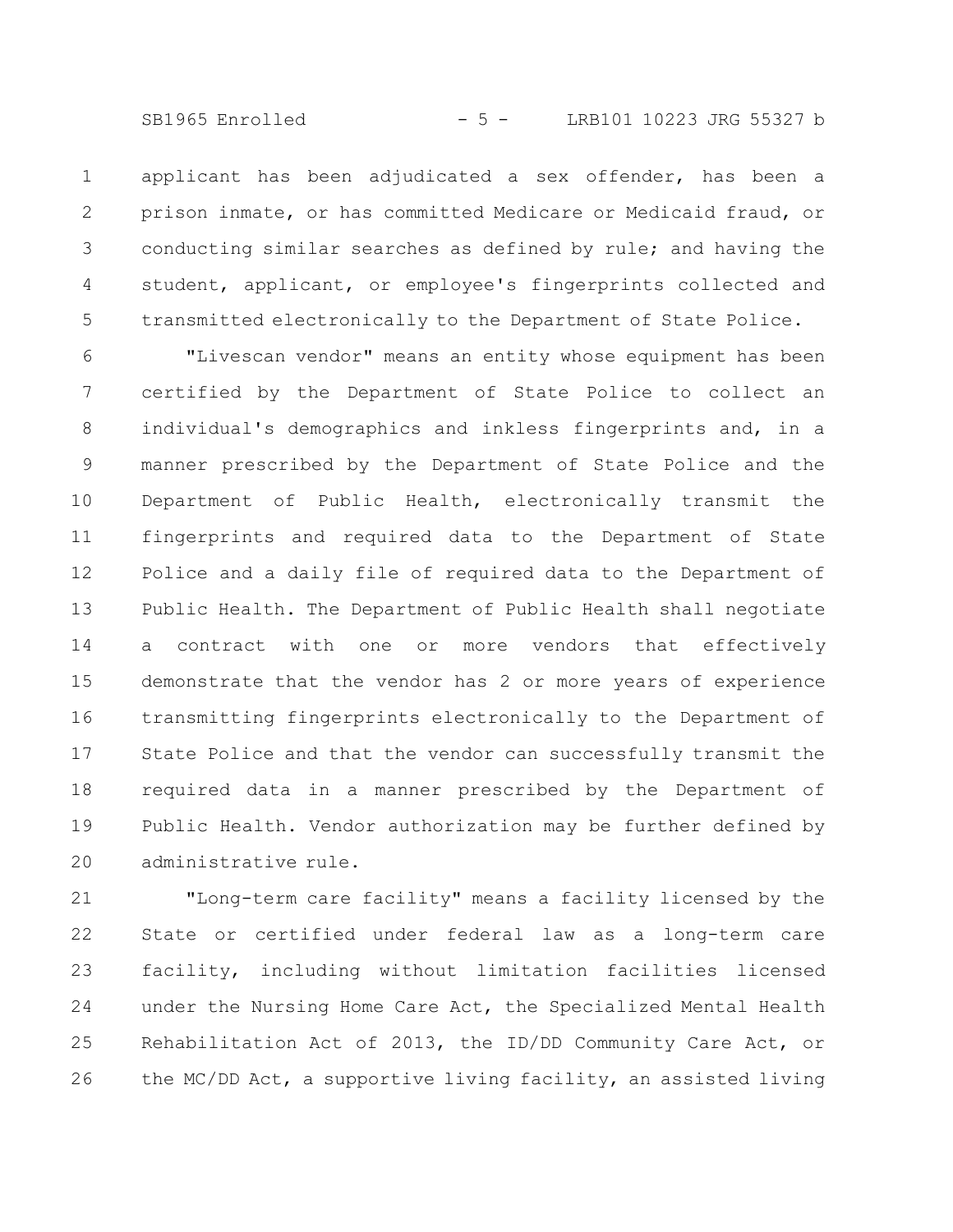SB1965 Enrolled - 6 - LRB101 10223 JRG 55327 b

establishment, or a shared housing establishment or registered as a board and care home. 1 2

"Resident" means a person, individual, or patient under the direct care of a health care employer or who has been provided goods or services by a health care employer. 3 4 5

(Source: P.A. 99-180, eff. 7-29-15; 100-432, eff. 8-25-17.) 6

(225 ILCS 46/33) 7

Sec. 33. Fingerprint-based criminal history records check. 8

(a) A fingerprint-based criminal history records check is not required for health care employees who have been continuously employed by a health care employer since October 1, 2007, have met the requirements for criminal history background checks prior to October 1, 2007, and have no disqualifying convictions or requested and received a waiver of those disqualifying convictions. These employees shall be retained on the Health Care Worker Registry as long as they remain active. Nothing in this subsection (a) shall be construed to prohibit a health care employer from initiating a criminal history records check for these employees. Should these employees seek a new position with a different health care employer, then a fingerprint-based criminal history records check shall be required. 9 10 11 12 13 14 15 16 17 18 19 20 21 22

(b) On October 1, 2007 or as soon thereafter as is reasonably practical, in the discretion of the Director of Public Health, and thereafter, any student, applicant, or 23 24 25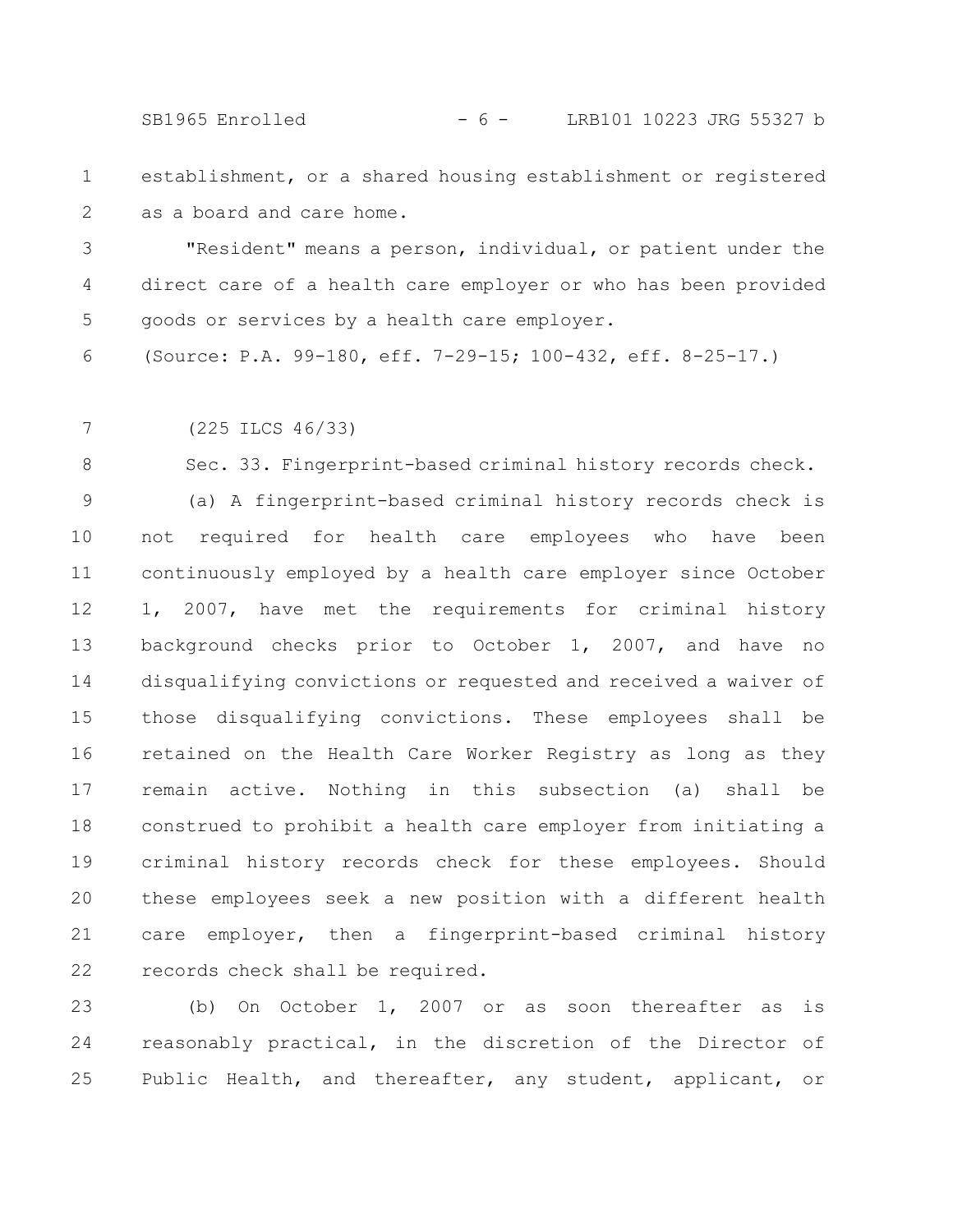SB1965 Enrolled - 7 - LRB101 10223 JRG 55327 b

employee who desires to be included on the Department of Public Health's Health Care Worker Registry shall authorize the Department of Public Health or its designee to request a fingerprint-based criminal history records check to determine if the individual has a conviction for a disqualifying offense. This authorization shall allow the Department of Public Health to request and receive information and assistance from any State or governmental agency. Each individual shall submit his or her fingerprints to the Department of State Police in an electronic format that complies with the form and manner for requesting and furnishing criminal history record information prescribed by the Department of State Police. The fingerprints submitted under this Section shall be checked against the fingerprint records now and hereafter filed in the Department of State Police criminal history record databases. The Department of State Police shall charge a fee for conducting the criminal history records check, which shall not exceed the actual cost of the records check. The livescan vendor may act as the designee for individuals, educational entities, or health care employers in the collection of Department of State Police fees and deposit those fees into the State Police Services Fund. The Department of State Police shall provide information concerning any criminal convictions, now or hereafter filed, against the individual. 1 2 3 4 5 6 7 8 9 10 11 12 13 14 15 16 17 18 19 20 21 22 23 24

(c) On October 1, 2007 or as soon thereafter as is reasonably practical, in the discretion of the Director of 25 26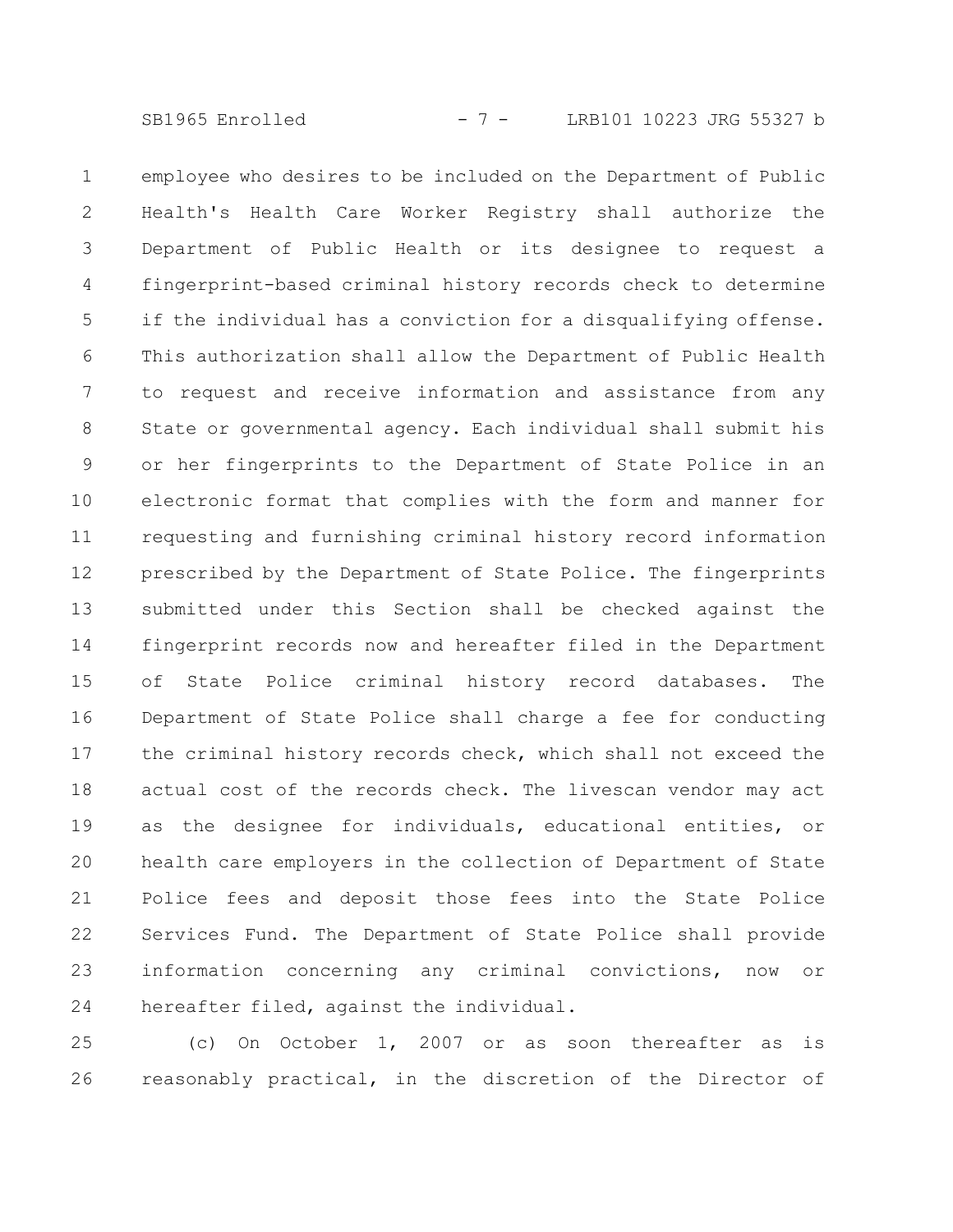SB1965 Enrolled - 8 - LRB101 10223 JRG 55327 b

Public Health, and thereafter, an educational entity, other than a secondary school, conducting a nurse aide training program shall initiate a fingerprint-based criminal history records check required by this Act prior to entry of an individual into the training program. 1 2 3 4 5

(d) On October 1, 2007 or as soon thereafter as is reasonably practical, in the discretion of the Director of Public Health, and thereafter, a health care employer who makes a conditional offer of employment to an applicant for a position as an employee shall initiate a fingerprint-based criminal history record check, requested by the Department of Public Health, on the applicant, if such a background check has not been previously conducted. Workforce intermediaries and organizations providing pro bono legal services may initiate a fingerprint-based criminal history record check if a conditional offer of employment has not been made and a background check has not been previously conducted for an individual who has a disqualifying conviction and is receiving services from a workforce intermediary or an organization providing pro bono legal services. 6 7 8 9 10 11 12 13 14 15 16 17 18 19 20

(e) When initiating a background check requested by the Department of Public Health, an educational entity,  $\Theta$ r health care employer, workforce intermediary, or organization that provides pro bono legal services shall electronically submit to the Department of Public Health the student's, applicant's, or employee's social security number, demographics, disclosure, 21 22 23 24 25 26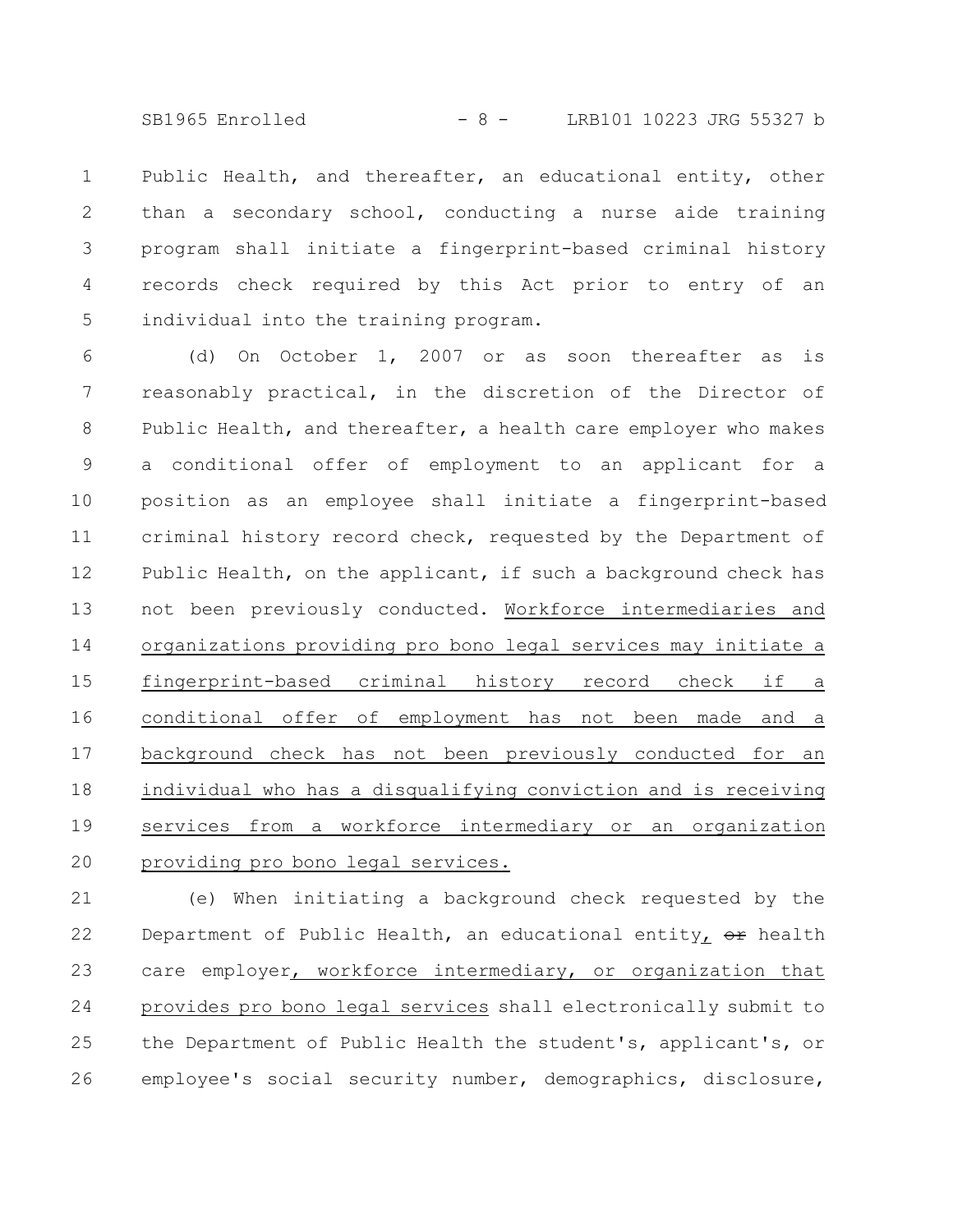SB1965 Enrolled - 9 - LRB101 10223 JRG 55327 b

and authorization information in a format prescribed by the Department of Public Health within 2 working days after the authorization is secured. The student, applicant, or employee shall have his or her fingerprints collected electronically and transmitted to the Department of State Police within 10 working days. The educational entity,  $\Theta$ <sup>+</sup> health care employer, workforce intermediary, or organization that provides pro bono legal services shall transmit all necessary information and fees to the livescan vendor and Department of State Police within 10 working days after receipt of the authorization. This information and the results of the criminal history record checks shall be maintained by the Department of Public Health's Health Care Worker Registry. 1 2 3 4 5 6 7 8 9 10 11 12 13

(f) A direct care employer may initiate a fingerprint-based background check required by this Act for any of its employees, but may not use this process to initiate background checks for residents. The results of any fingerprint-based background check that is initiated with the Department as the requester shall be entered in the Health Care Worker Registry. 14 15 16 17 18 19

(g) As long as the employee or trainee has had a fingerprint-based criminal history record check required by this Act and stays active on the Health Care Worker Registry, no further criminal history record checks are required, as the Department of State Police shall notify the Department of Public Health of any additional convictions associated with the fingerprints previously submitted. Health care employers shall 20 21 22 23 24 25 26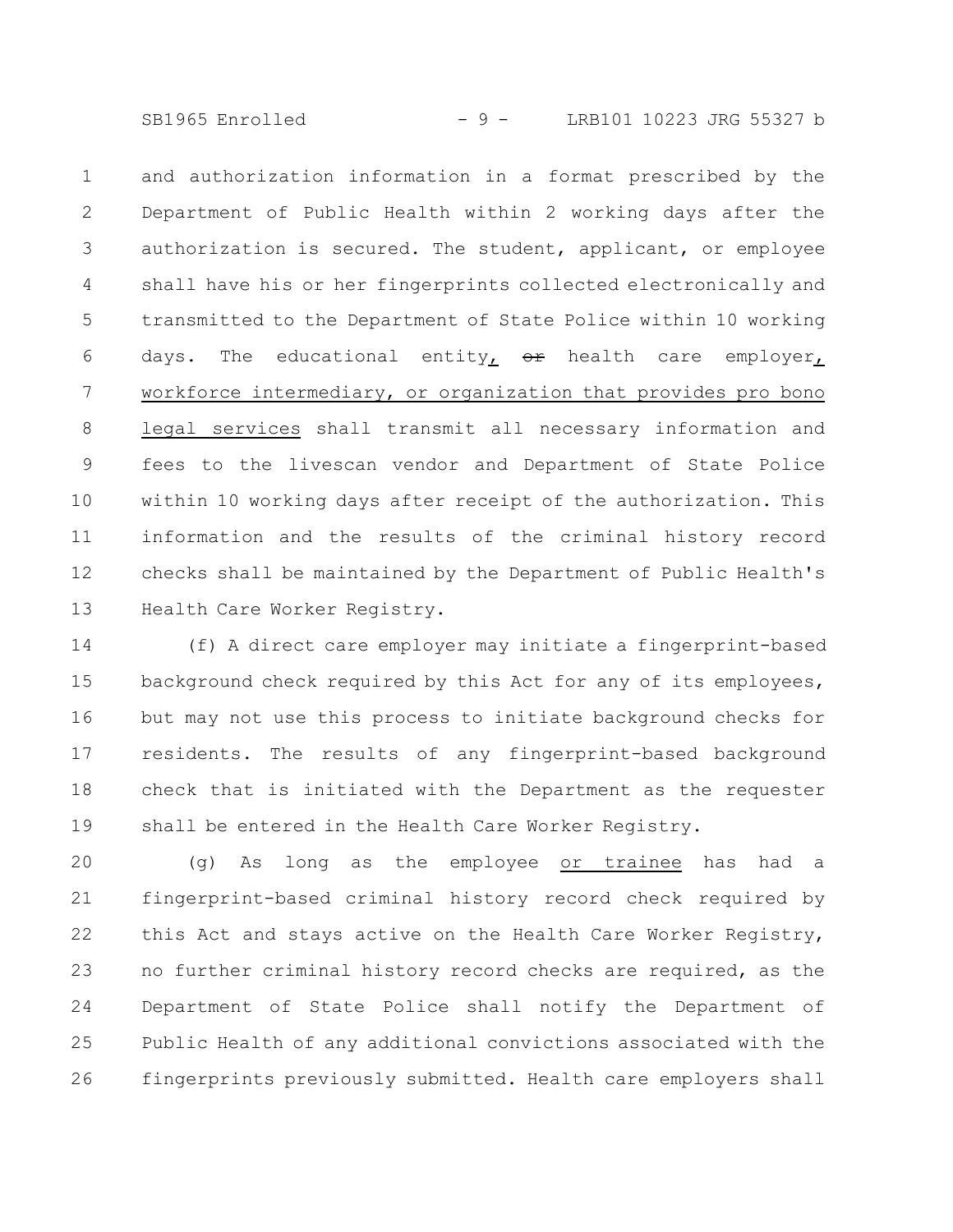check the Health Care Worker Registry before hiring an employee to determine that the individual has had a fingerprint-based record check required by this Act and has no disqualifying convictions or has been granted a waiver pursuant to Section 40 of this Act. If the individual has not had such a background check or is not active on the Health Care Worker Registry, then the health care employer shall initiate a fingerprint-based record check requested by the Department of Public Health. If an individual is inactive on the Health Care Worker Registry, that individual is prohibited from being hired to work as a certified nursing assistant if, since the individual's most recent completion of a competency test, there has been a period of 24 consecutive months during which the individual has not provided nursing or nursing-related services for pay. If the individual can provide proof of having retained his or her certification by not having a 24-consecutive-month break in service for pay, he or she may be hired as a certified nursing assistant and that employment information shall be entered into the Health Care Worker Registry. 1 2 3 4 5 6 7 8 9 10 11 12 13 14 15 16 17 18 19

(h) On October 1, 2007 or as soon thereafter as is reasonably practical, in the discretion of the Director of Public Health, and thereafter, if the Department of State Police notifies the Department of Public Health that an employee has a new conviction of a disqualifying offense, based upon the fingerprints that were previously submitted, then (i) the Health Care Worker Registry shall notify the employee's 20 21 22 23 24 25 26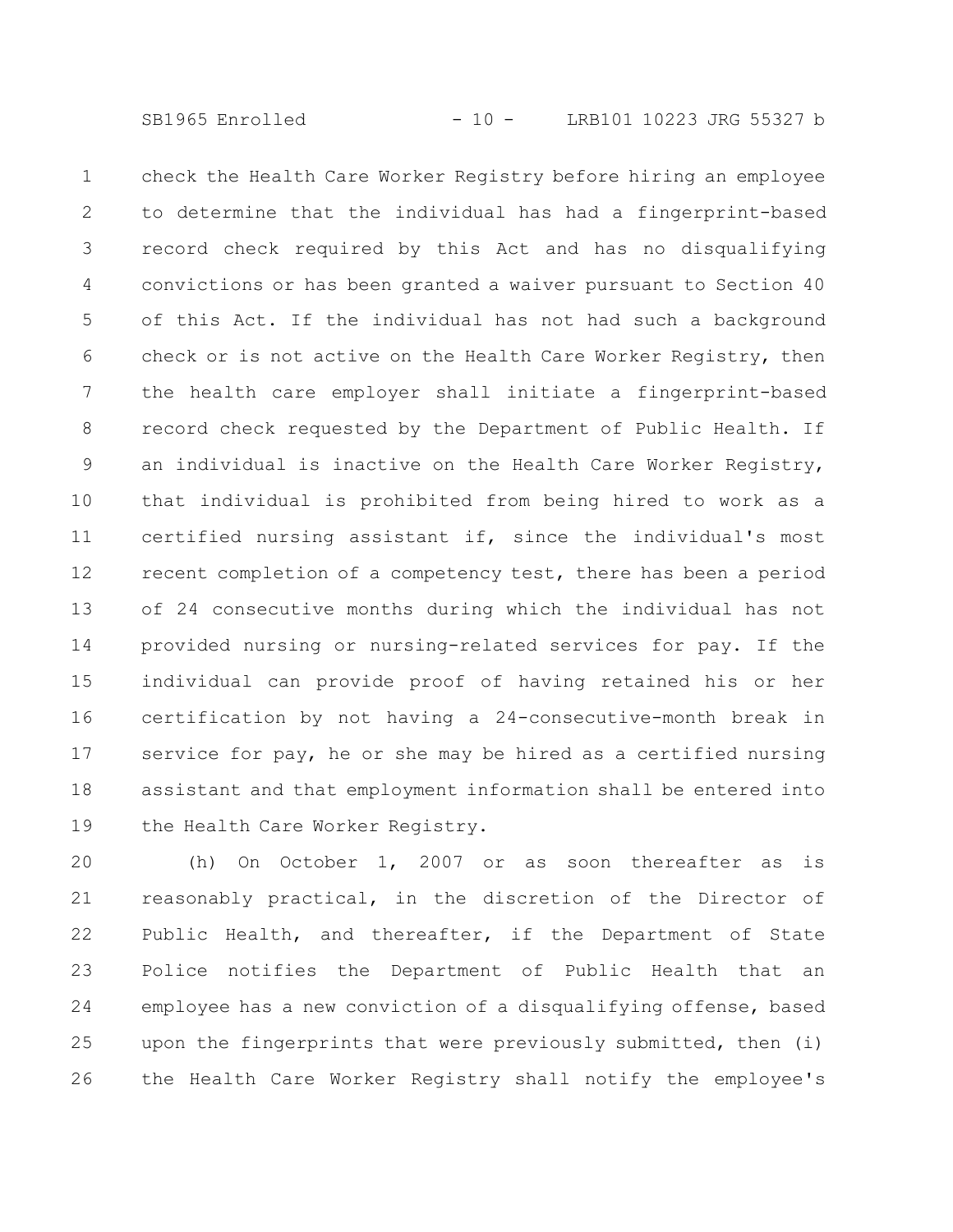SB1965 Enrolled - 11 - LRB101 10223 JRG 55327 b

last known employer of the offense, (ii) a record of the employee's disqualifying offense shall be entered on the Health Care Worker Registry, and (iii) the individual shall no longer be eligible to work as an employee unless he or she obtains a waiver pursuant to Section 40 of this Act. 1 2 3 4 5

(i) On October 1, 2007, or as soon thereafter, in the discretion of the Director of Public Health, as is reasonably practical, and thereafter, each direct care employer or its designee shall provide an employment verification for each employee no less than annually. The direct care employer or its designee shall log into the Health Care Worker Registry through a secure login. The health care employer or its designee shall indicate employment and termination dates within 30 days after hiring or terminating an employee, as well as the employment category and type. Failure to comply with this subsection (i) constitutes a licensing violation. A fine of up to \$500 may be imposed for failure to maintain these records. This information shall be used by the Department of Public Health to notify the last known employer of any disqualifying offenses that are reported by the Department of State Police. 6 7 8 9 10 11 12 13 14 15 16 17 18 19 20

(j) In the event that an applicant or employee has a waiver for one or more disqualifying offenses pursuant to Section 40 of this Act and he or she is otherwise eligible to work, the Health Care Worker Registry shall indicate that the applicant or employee is eligible to work and that additional information is available on the Health Care Worker Registry. The Health 21 22 23 24 25 26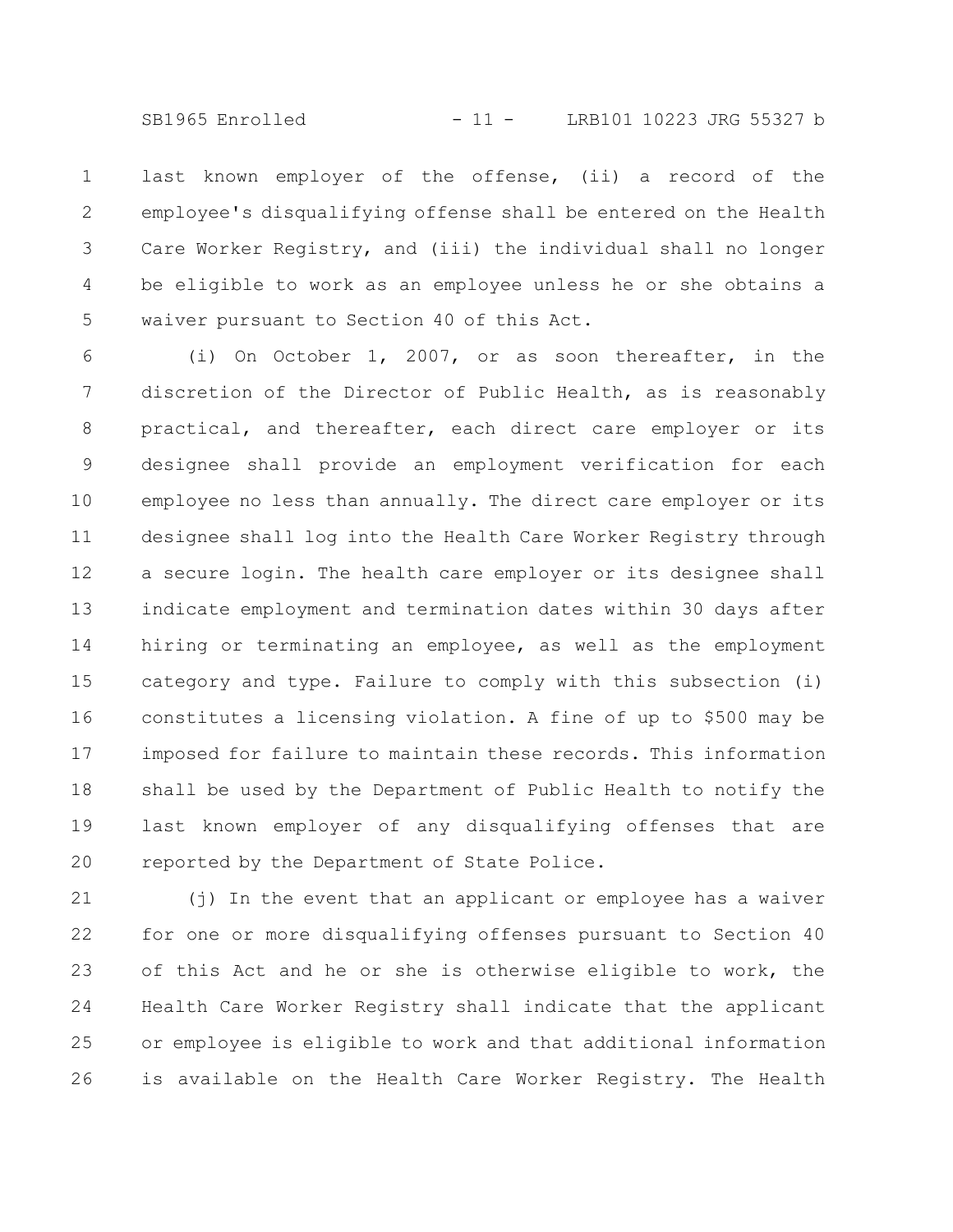SB1965 Enrolled - 12 - LRB101 10223 JRG 55327 b

Care Worker Registry may indicate that the applicant or employee has received a waiver. 1 2

(k) The student, applicant, or employee shall be notified of each of the following whenever a fingerprint-based criminal history records check is required: 3 4 5

(1) That the educational entity, health care employer, or long-term care facility shall initiate a fingerprint-based criminal history record check required by this Act of the student, applicant, or employee. 6 7 8 9

(2) That the student, applicant, or employee has a right to obtain a copy of the criminal records report that indicates a conviction for a disqualifying offense and challenge the accuracy and completeness of the report through an established Department of State Police procedure of Access and Review. 10 11 12 13 14 15

(3) That the applicant, if hired conditionally, may be terminated if the criminal records report indicates that the applicant has a record of a conviction of any of the criminal offenses enumerated in Section 25, unless the applicant obtains a waiver pursuant to Section 40 of this Act. 16 17 18 19 20 21

(4) That the applicant, if not hired conditionally, shall not be hired if the criminal records report indicates that the applicant has a record of a conviction of any of the criminal offenses enumerated in Section 25, unless the applicant obtains a waiver pursuant to Section 40 of this 22 23 24 25 26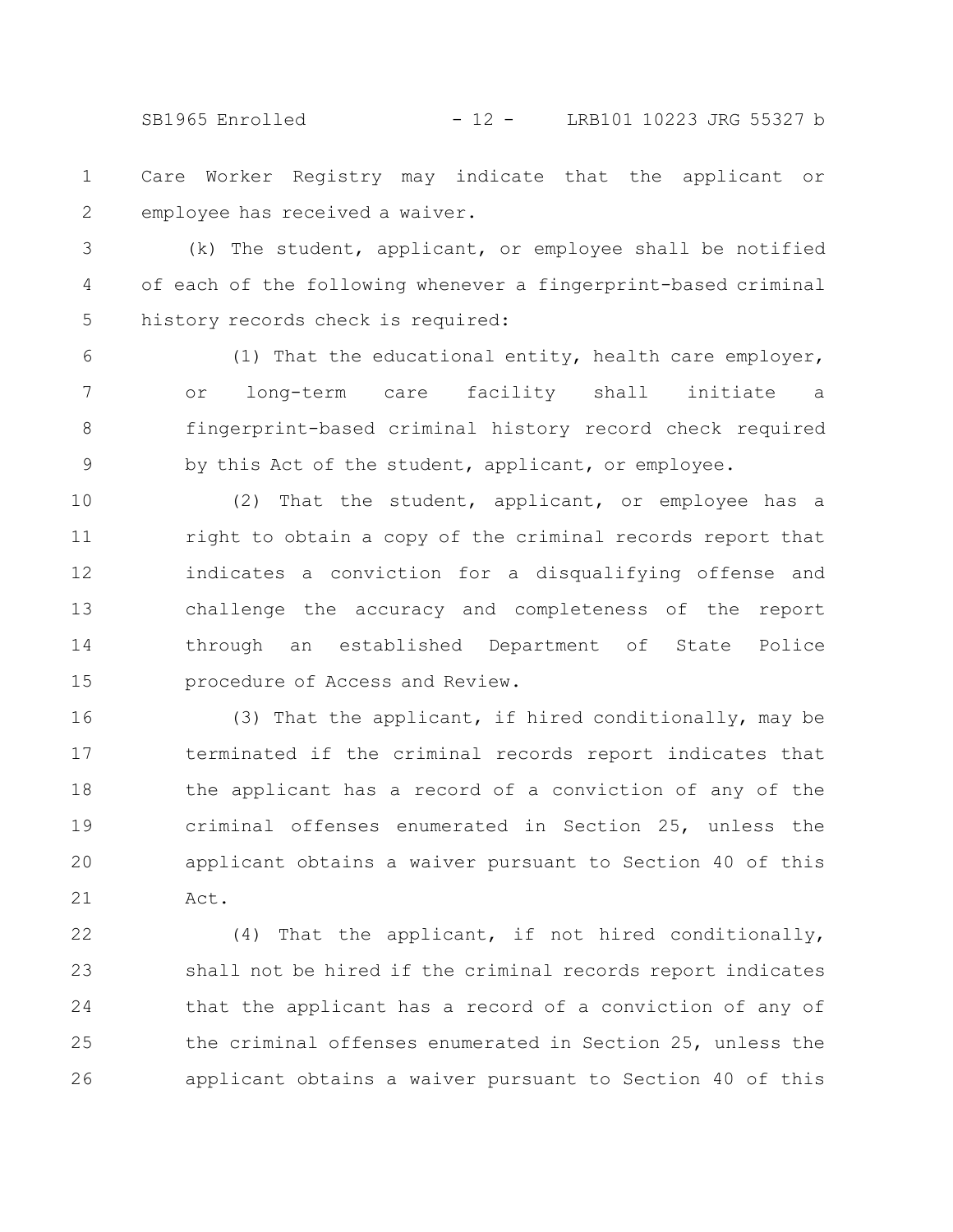Act.

1

(5) That the employee shall be terminated if the criminal records report indicates that the employee has a record of a conviction of any of the criminal offenses enumerated in Section 25. 2 3 4 5

(6) If, after the employee has originally been determined not to have disqualifying offenses, the employer is notified that the employee has a new conviction(s) of any of the criminal offenses enumerated in Section 25, then the employee shall be terminated. 6 7 8 9 10

(l) A health care employer or long-term care facility may conditionally employ an applicant for up to 3 months pending the results of a fingerprint-based criminal history record check requested by the Department of Public Health. 11 12 13 14

(m) The Department of Public Health or an entity responsible for inspecting, licensing, certifying, or registering the health care employer or long-term care facility shall be immune from liability for notices given based on the results of a fingerprint-based criminal history record check. 15 16 17 18 19

(n) As used in this Section: 20

"Workforce intermediaries" means organizations that function to provide job training and employment services. Workforce intermediaries include institutions of higher education, faith-based and community organizations, and workforce investment boards. 21 22 23 24 25

"Organizations providing pro bono legal services" means 26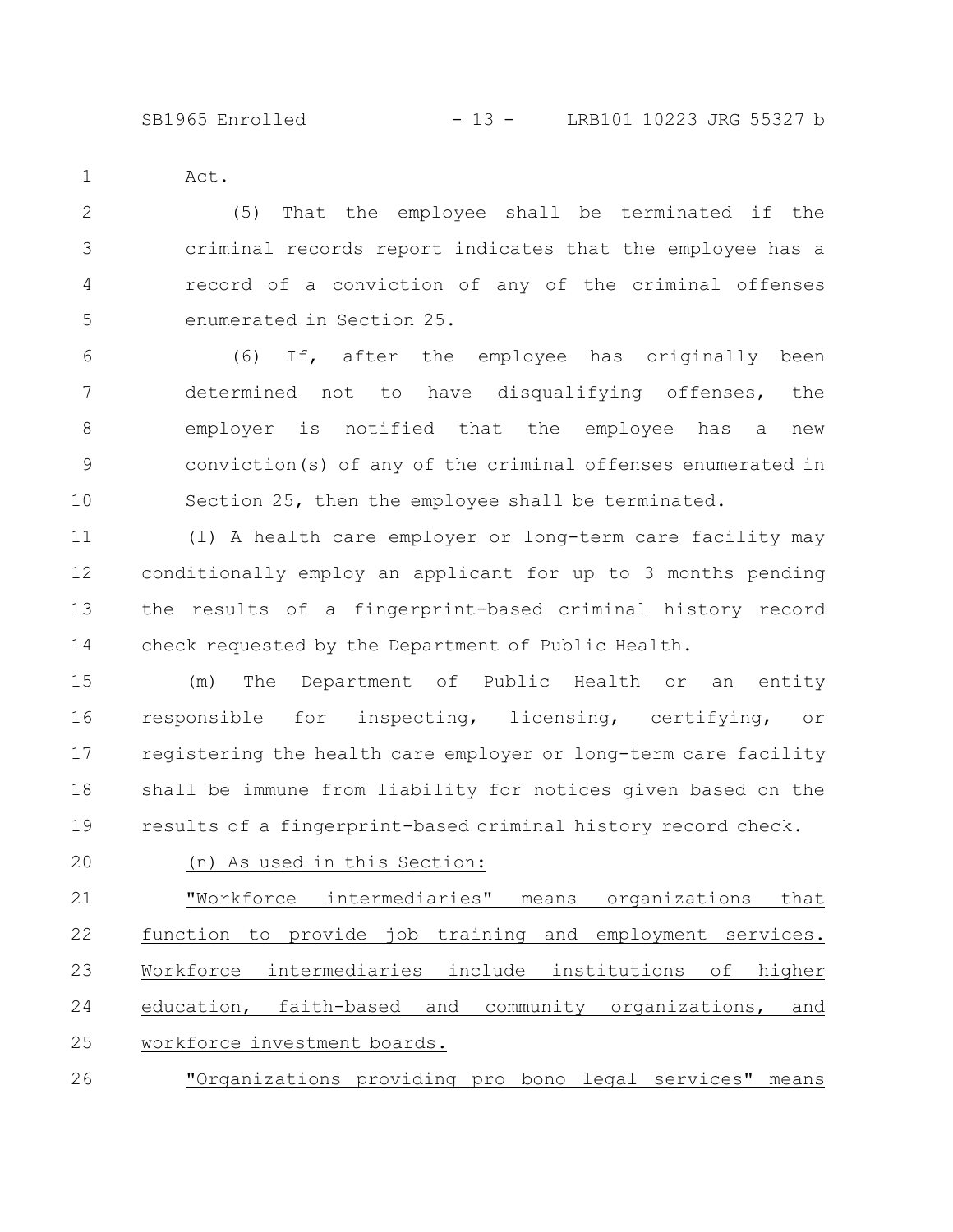SB1965 Enrolled - 14 - LRB101 10223 JRG 55327 b

legal services performed without compensation or at a significantly reduced cost to the recipient that provide services designed to help individuals overcome statutory barriers that would prevent them from entering positions in the healthcare industry. (Source: P.A. 99-872, eff. 1-1-17; 100-432, eff. 8-25-17.) (225 ILCS 46/40) Sec. 40. Waiver. 1 2 3 4 5 6 7 8

(a) Any student, applicant, enrollee in a training program, individual receiving services from a workforce intermediary or organization providing pro bono legal services, or employee listed on the Health Care Worker Registry may request a waiver of the prohibition against employment by: 9 10 11 12 13

(1) completing a waiver application on a form prescribed by the Department of Public Health; 14 15

(2) providing a written explanation of each conviction to include (i) what happened, (ii) how many years have passed since the offense, (iii) the individuals involved, (iv) the age of the applicant at the time of the offense, and (v) any other circumstances surrounding the offense; and 16 17 18 19 20 21

(3) providing official documentation showing that all fines have been paid, if applicable and except for in the instance of payment of court-imposed fines or restitution in which the applicant is adhering to a payment schedule, 22 23 24 25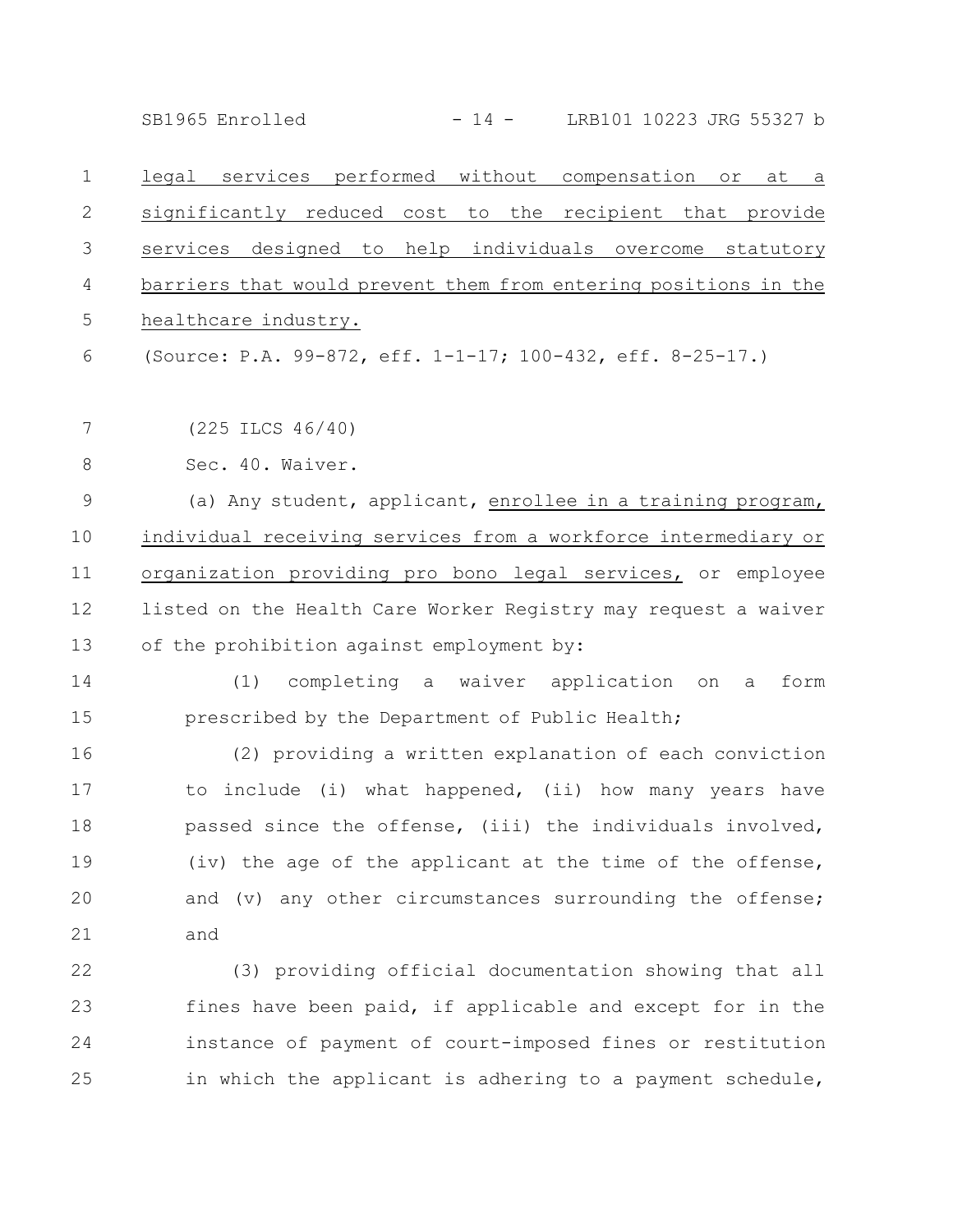SB1965 Enrolled - 15 - LRB101 10223 JRG 55327 b

and the date probation or parole was satisfactorily completed, if applicable. 1 2

(b) The applicant may, but is not required to, submit employment and character references and any other evidence demonstrating the ability of the applicant or employee to perform the employment responsibilities competently and evidence that the applicant or employee does not pose a threat to the health or safety of residents, patients, or clients. 3 4 5 6 7 8

(c) The Department of Public Health may, at the discretion of the Director of Public Health, grant a waiver to an applicant, student, or employee listed on the Health Care Worker Registry. The Department of Public Health shall act upon the waiver request within 30 days of receipt of all necessary information, as defined by rule. The Department of Public Health shall send an applicant, student, or employee written notification of its decision whether to grant a waiver, including listing the specific disqualifying offenses for which the waiver is being granted or denied. The Department shall issue additional copies of this written notification upon the applicant's, student's, or employee's request. 9 10 11 12 13 14 15 16 17 18 19 20

(d) An individual shall not be employed from the time that the employer receives a notification from the Department of Public Health based upon the results of a fingerprint-based criminal history records check containing disqualifying conditions until the time that the individual receives a waiver. 21 22 23 24 25 26